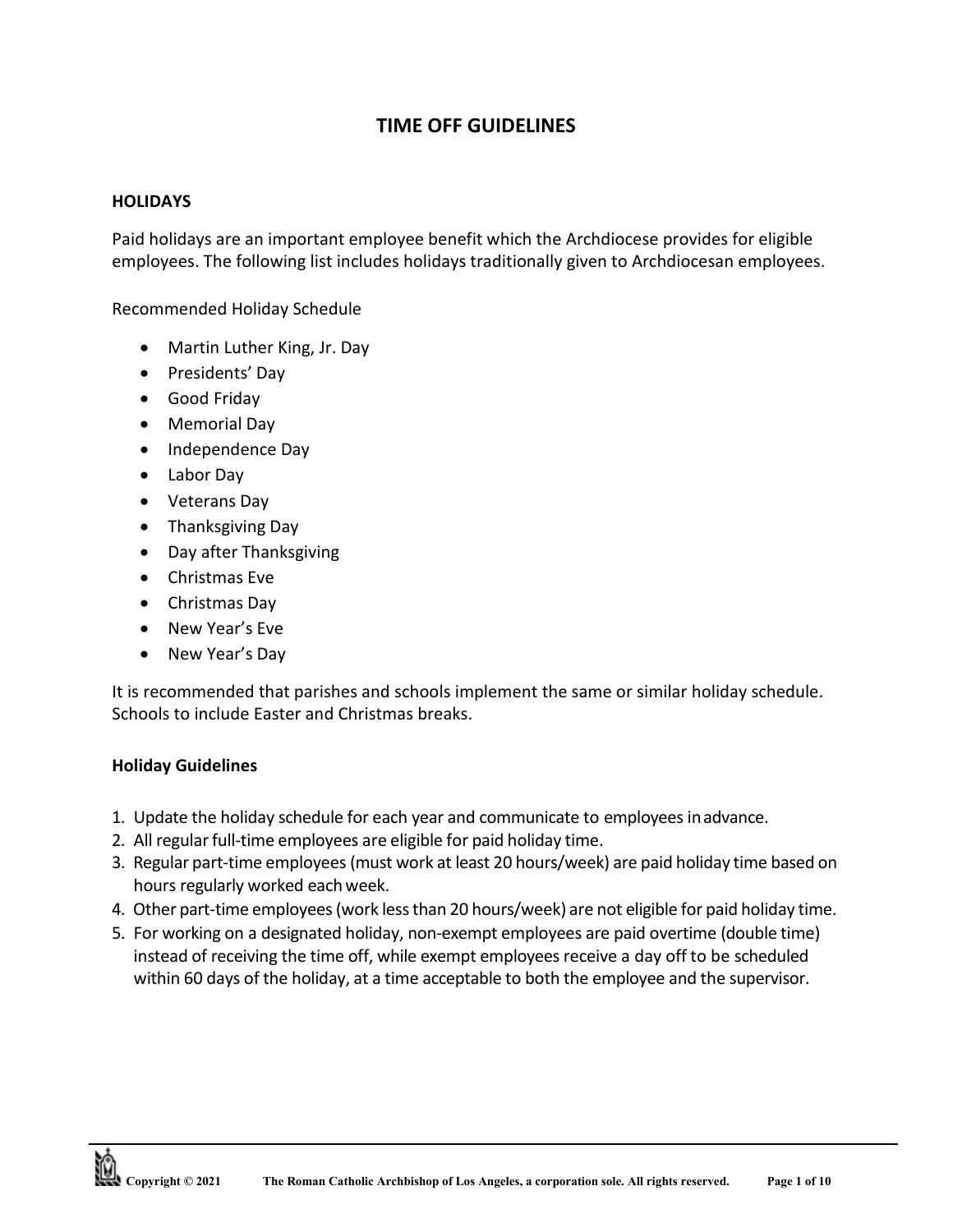## **VACATION**

The following are guidelines for a recommended vacation policy.

### **Vacation Policy**

New regular full-time (35 - 40 hours/week) and new part-time employees (20 or more hours/week) begin to accrue vacation time upon date of hire and may take vacation after completion of the introductory period. Accrual rates for part-time employees are pro-rated, based on hours regularly scheduled to work.

The recommended vacation accrual policy provides that an employee may accrue:

- 2 weeks vacation per year for the first 5 years ofemployment
- 3 weeks vacation per year for 5 or more years of employment

Employees who have completed 15 years of employment will be granted an increase of one vacation day for each year over 15 years of employment, up to a total of five additional days. Therefore, on the completion of 20 years of employment, the employee will accrue a total of 20 daysvacation.

### Please note:

- The maximum amount of vacation that any employee may accrue is twice the amount of that employee's annual vacation. No further vacation time may be accrued until the balance is reduced below the maximum.
- Vacation cannot be taken before it isaccrued.
- Employees cannot be paid instead of taking vacation.
- At termination, an employee must be paid any accrued, butunused vacation.

### **Vacation Accrual Formula**

Total hours allotted for vacation Total number of pay periods/year = Hours accrued per pay period

The vacation accrual formula can be used to calculate vacation accrual rates for both full-time and part-time employees. This formula can be used to calculate accrual rates for any schedule by: Dividing the applicable total hours allotted for vacation/year by the total number of pay periods scheduled per calendar year.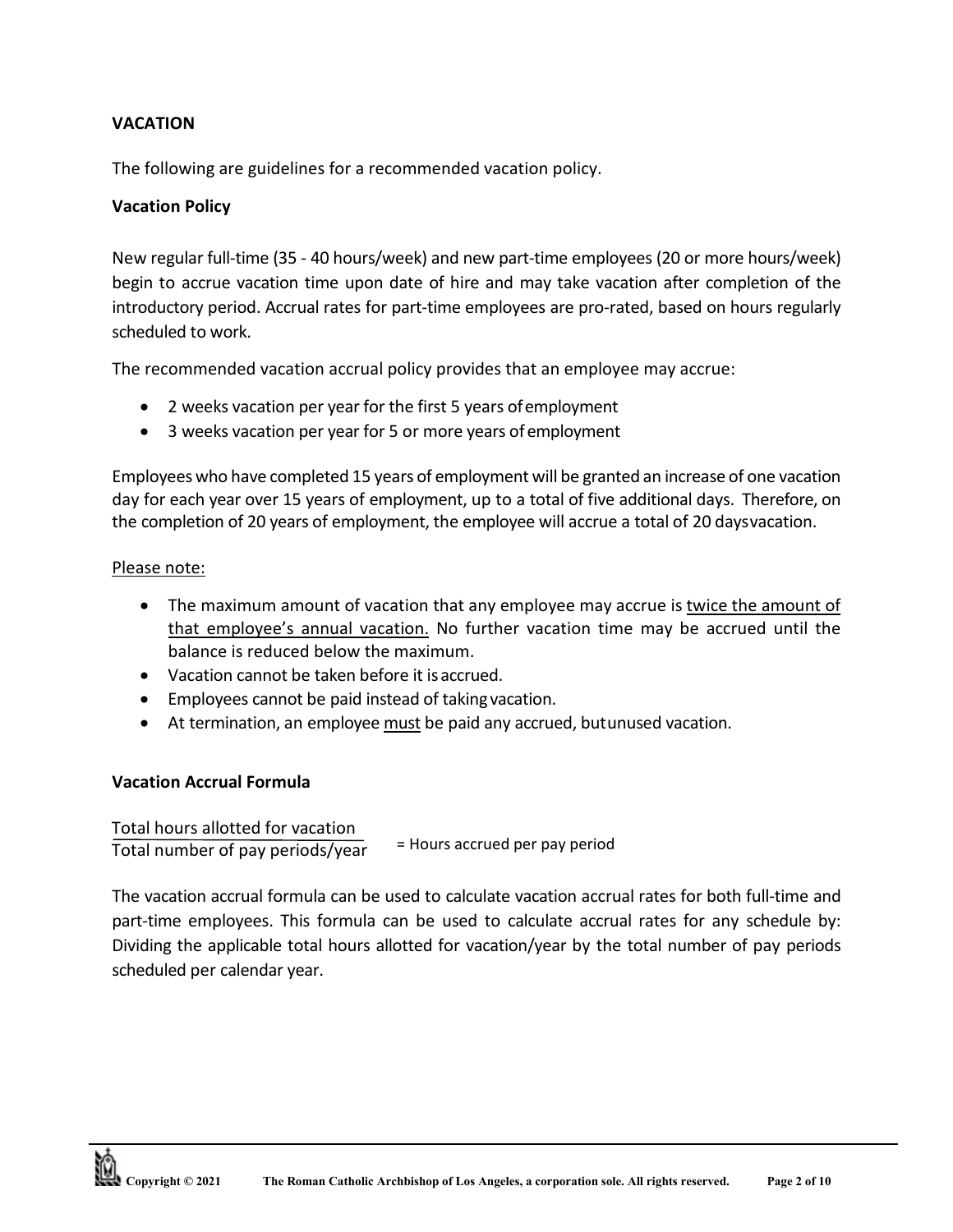## **Examples of Vacation Accrual Rate Calculations for Full Time Employees**

## **Vacation Accrual: FT (35 - 40 Hours/Week) Employed Less than 5 Years**

Full-time employees employed for less than 5 years are eligible for 2 weeks vacation (80 hours or 10 days) and may accrue up to a maximum of 4 weeks vacation (160 hours or 20 days). For example:

A regular full-time employee (40 hour/week) who accrues 2 weeks vacation

(80 hours) per year and is paid in 26 pay periods accrues 3.08 hours vacation

per pay period according to the following formula:

80 hours vacation accrued/year 26 pay periods Maximum Accrual Allowed: 160 hours ( 2 x 80 hours/year) = 3.08 hours vacation accrued/pay period

## **Vacation Accrual: FT (35 - 40 Hours/Week) Employed 5 or More Years**

Employees employed for 5 or more years are eligible for 3 weeks vacation (120 hours or 15 days) and may accrue up to a maximum of 6 weeks vacation (240 hours or 30 days). For example:

A regular full-time employee (40 hours/week) who accrues 3 weeks vacation

(120 hours) per year and is paid in 26 pay periods accrues 4.61 hours vacation per pay period

according to the following formula.

120 hours vacation accrued/year = 4.62 hours vacation accrued/pay period

26 pay periods

Maximum Accrual Allowed: 240 hours (2 x 120 hours/year)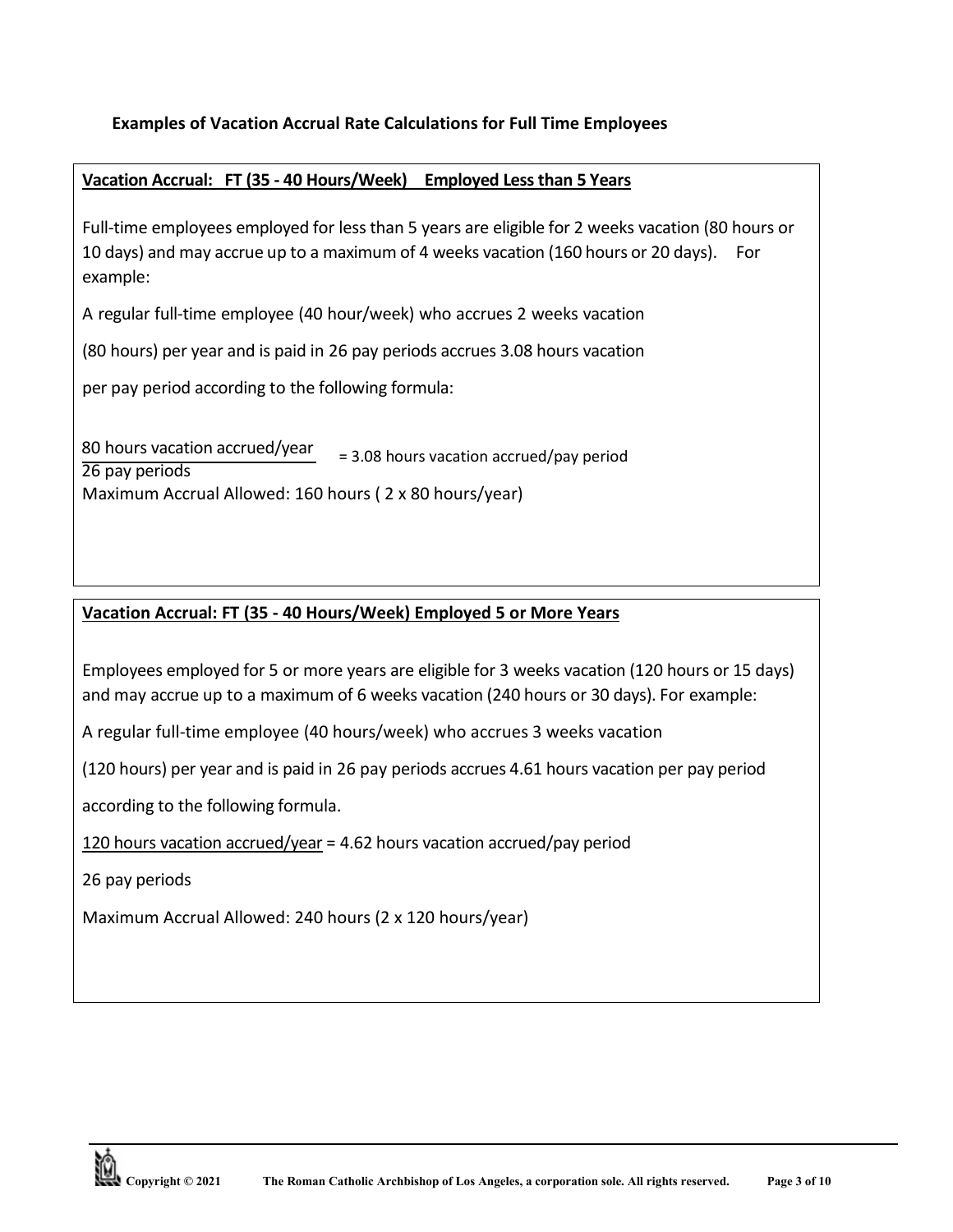### **Examples: Pro-Rated Vacation Accrual Rates for Part-Time Employees**

### **Vacation Accrual: PT (20 hours/week) Employed Less than 5 Years**

Example: A part-time (20 hour/week) employee, employed for less than 5 years, is eligible for a pro-rated 2 weeks (20 hrs/week x 2 weeks vacation = 40 hours) vacation per year and may accrue up to a maximum of 80 hours (2 x 40 hrs/year).

If paid over 26 pay periods per year, the employee accrues 1.54 hours vacation per pay period according to the following formula:

40 hours vacation accrued per year = 1.54 hours vacation accrued/pay period

26 pay periods

Maximum Accrual Allowed: 80 hours ( 2 x 40 hours/year)

## **Vacation Accrual: PT (30 hours/week) Employed 5 or More Years**

Example: A part-time (30 hour/week) employee, employed for 5 or more years, is eligible for prorated 3 weeks (30 hrs/week x 3 weeks vacation = 90 hours) vacation per year and may accrue up to a maximum of 180 hours (2 x 90 hours/year).

If paid over 26 pay periods per year, the employee accrues 3.46 hours vacation per pay period according to the following formula:

90 hours vacation accrued per year = 3.46 hours vacation accrued/pay period

26 pay periods

Maximum Accrual Allowed: 180 hours ( 2 x 90 hours/year)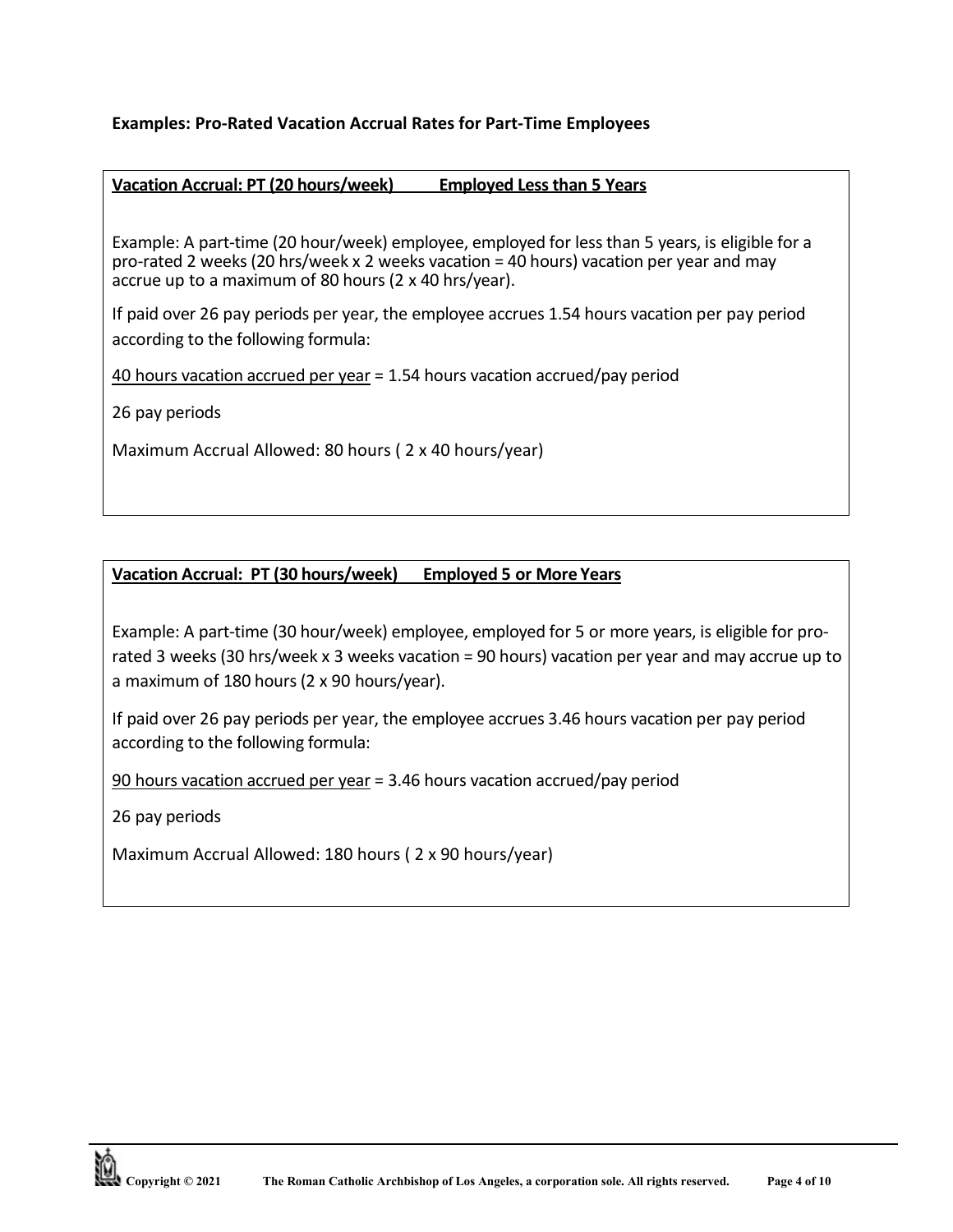# **PAID SICK LEAVE**

California law currently requires that all employers must provide a minimum amount of paid sick leave to all employees. To address the law's mandates, the Archdiocesan guidelines have been updated.

The Archdiocese has and recommends a policy of 10 days of paid sick time off per year for all fulltime, regular employees and a pro-rata amount of leave for part-time employees. If you have implemented the Archdiocesan sick leave policy, you should continue to implement the policy and update it in accordance with the guidelines below.

**Locations that have not previously provided paid sick leave must comply with the minimum state paid sick leave requirements effective July 1, 2015. Those requirements are also outlined below. Locations should also be aware that certain cities or counties may require different amounts of sick leave.**

# **Archdiocesan Recommended Paid Sick Leave Policy and Guidelines**

- Regular full-time (40 hours/week) employees accrue 10 days or 80 hours sick leave per year (8 hours/day x 10 days/year = 80 hours sick pay per year). Locations may provide employees who are scheduled to work for 35 hours or more the same amount of paid sick leave as employees who are scheduled to work for 40 hours.
- Regular part-time employees (including temporary, joint, occasional employees and interns) accrue pro-rated paid sick leave based upon the number of hoursthey are regularly scheduled to work each week.
- The formula for determining the number of paid sick leave hours a non-40 hour a week employee earns per pay period is:
	- $\circ$  Divide the number of hours worked per week by 40 to arrive at the part-time rate of accrual (e.g., 20 hours/week  $\div$  40 = 0.5 rate)
	- $\circ$  Use the result of this division and multiply by the number of hours of sick pay per year for a full-time employee (e.g.,  $0.5 \times 80 = 40$ )
	- $\circ$  Use the result of this multiplication and divide that result by the number of pay periods at the location (e.g.,  $40 \div 26$  pay periods = 1.54)

The outcome of this calculation provides the number of pro-rated hours the employee earns per pay period. For a more detailed explanation, see the examples below. *Note:* Locations that wish to pro-rate paid sick leave accrual based on the number of hours part-time employees work may not drop the accrual rate below 1 hour for every 30 hours worked (or 2 minutes for every hour worked).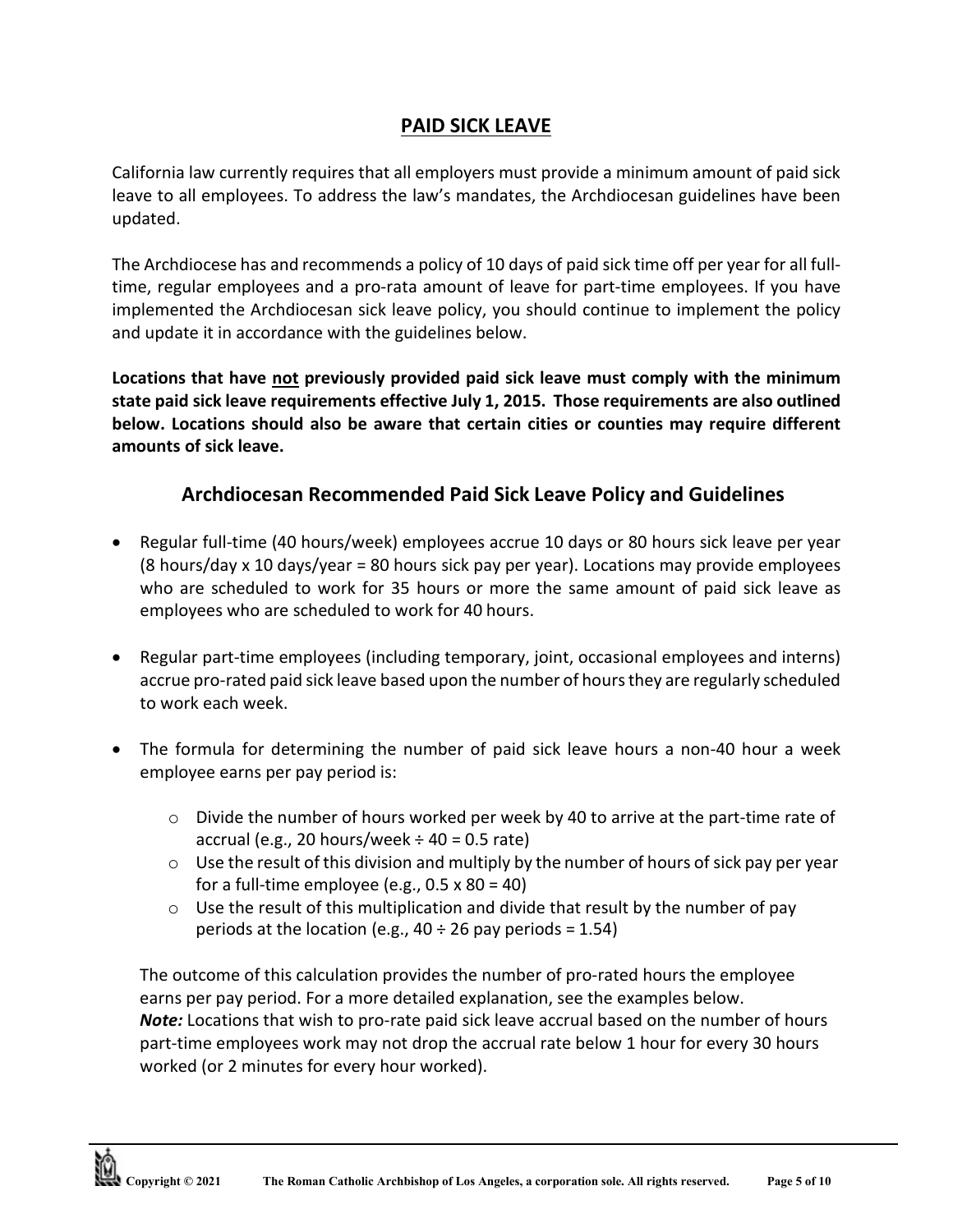- Unused accrued sick leave is carried over from the previous year and accrues to a maximum of 30 days (240 hours) for full time employees. Part-time employees may accrue unused sick leave up to a maximum of three (3) times their pro-rated number of hours earned. See formulas below for more details. Unused sick leave balance is **not** paid out upon termination.
- Employees may use the number of paid sick leave hours they have accrued in one year or have carried over.
- Locations may choose to deduct accrued sick leave hours from exempt employees only for whole days off sick. Partial sick days are paid as regular salary.

# **Minimum Sick Paid Leave Required By State Law**

Under the State's paid sick leave regulations, employees are eligible for paid sick leave if they are on an employer's payroll for more than 30 calendar days. All employees who work up to 720 hours per year are entitled to take up to 3 days (24 hours) of paid sick leave per year, *accrued* at a minimum of 1 hour for every 30 hours worked. Employees who work less than 720 hours per year, accrue at the rate of 1 hour for every 30 hours worked, and may take that accrued time off during the year. Unused sick leave must be carried over to the following year. Employers may "cap" the accrual of unused sick leave at 6 days (48 hours).

In the alternative, employers may provide a **"***bank***"** of 3 days (24 hours) of sick leave at the beginning of the year for employees to draw upon throughout the year. No accrual is required. No carryover of unused sick leave is required. Under this method, a fresh bank of 3 days of sick leave must be provided at the beginning of each year.

Employees may begin to use their accrued sick leave after working for 90 days. No payout of unused sick leave is required at termination.

**Notwithstanding the provisions of state law, adoption of the Archdiocesan guidelines satisfies the legal requirements – see Handbook Section 5.8.2**.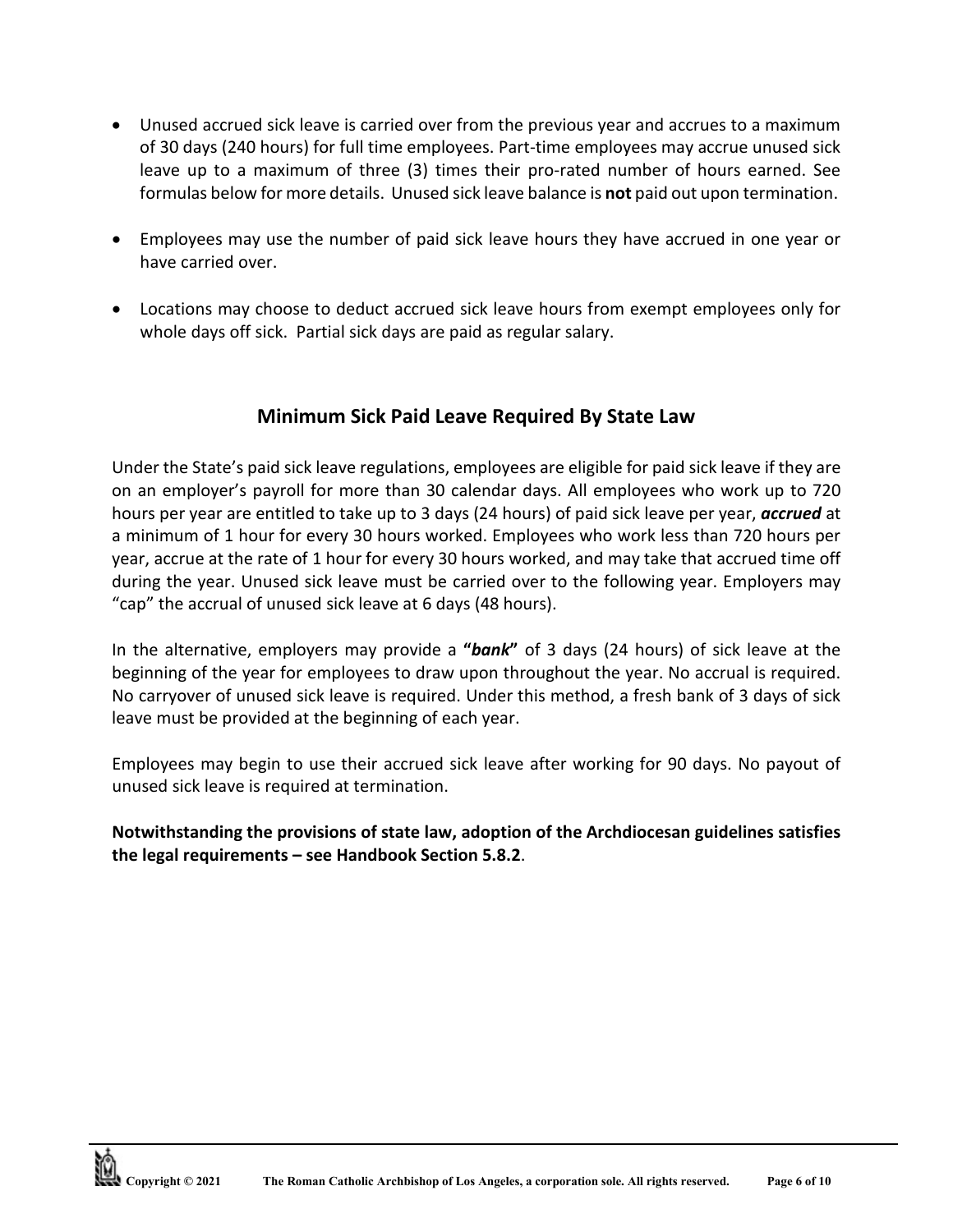# **Example of Sick Time Accrual Calculation for Full Time Employees Under Archdiocesan Guidelines**

## **Sick Time Accrual: Full-Time\***

A regular Full Time (40) hours/week employee accrues 10 days (80 hours) sick leave per year (10 days x 8 hours/day = 80 hours/year).

If paid over 26 pay periods per year, the employee accrues 3.08 hours sick leave per pay period. (80 hours of sick leave ÷ 26 pay periods = 3.08 hours sick leave accrued per pay period)

Maximum Accrual: 240 hours (30 days x 8 hours/day); no payout at termination.

**\*** Locations may provide employees who are scheduled to work for 35 hours or more the same amount of paid sick leave as employees who are scheduled to work for 40 hours. No prorating is required.

# **Examples of Sick Time Accrual for Part Time Employees Under Archdiocesan Guidelines**

# **Sick Time Accrual: Pro-Rated for Part-Time**

**Example 1:** An employee works half time (20) hours/wk. The employee accrues 40 hours sick leave per year on a prorated basis (20 hours/wk  $\div$  40 hours/wk for full-time = 0.5 accrual rate. 0.5 x 80 hours = 40 hours).

If paid over 26 pay periods per year, the employee accrues 1.54 hours sick leave per pay period. (40 hours of sick leave ÷ 26 pay periods = 1.54 hours sick leave accrued per pay period)

Maximum Accrual: 240 hours x 0.5 accrual rate = 120 hours

**Example 2:** An employee works part time (15) hours/week. The employee accrues 30 hours of sick leave per year on a prorated basis.

 $(15 h r/wk \div 40 = 0.375$  accrual rate. 0.375 x 80 hours = 30 hours)

If paid over 26 pay periods per year, the employee accrues 1.15 hours sick leave per pay period. (30 hours of sick leave  $\div$  26 pay periods = 1.15 hours sick leave accrued per pay period

Maximum Accrual: 240 hours ÷ 0.375 = 90 hours; no payout at termination.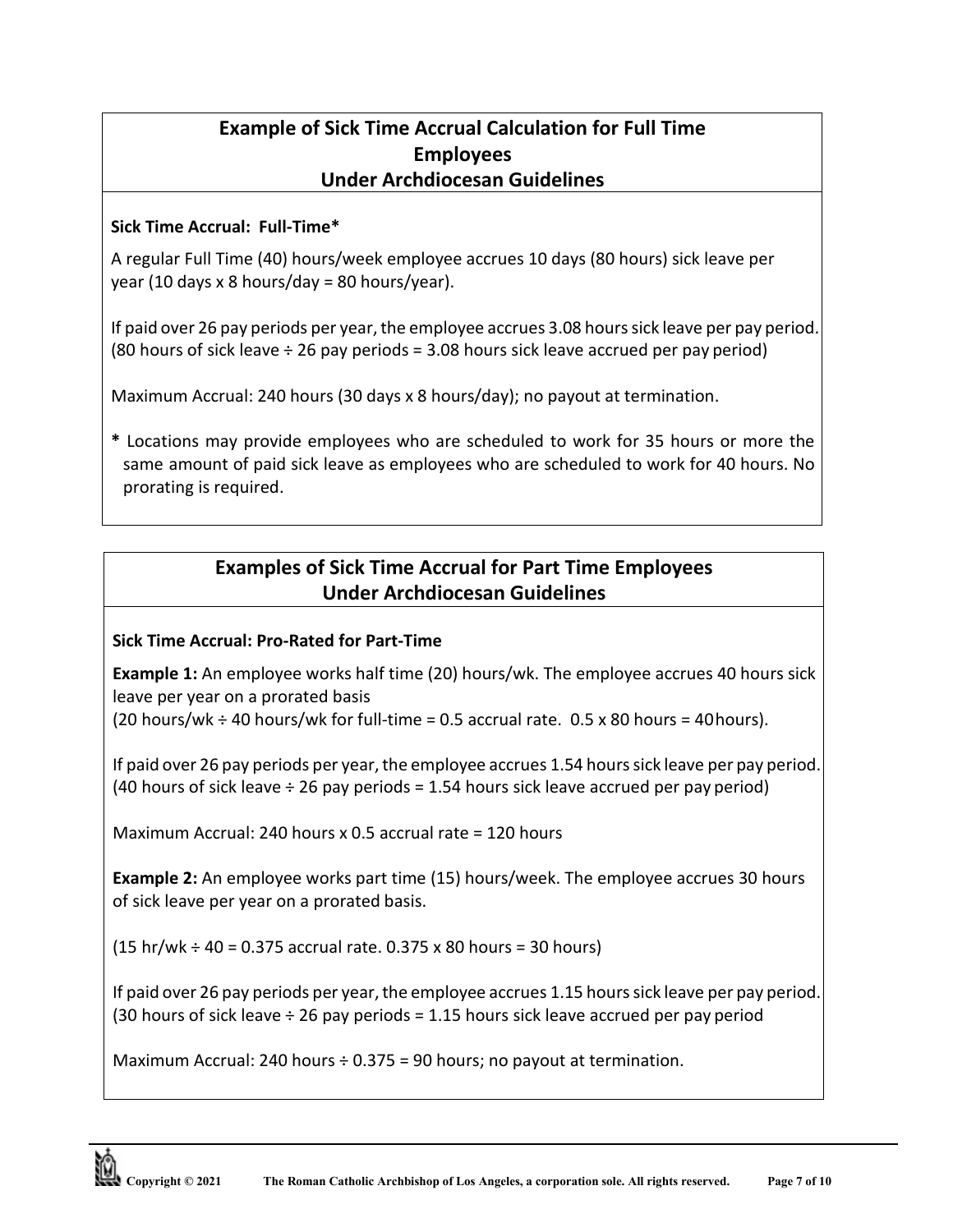# **Examples of Sick Time Accrual for Part Time Employees under State Law**

## **Example 1:**

**Location adopts State Law policy using accrual method and a "cap" of 6 days (48 hours) accrued paid sick leave.** Keep in mind that the accrual method equals 2 minutes for every hour worked. For more details call Human Resources.

Employee works 8 hours/ week.

Employee accrues 1 hour of paid sick leave after working 30 hours. Employee works 416 hours during the year (8 hours x 52 weeks = 416). Employee accrues 13.87 hours of paid sick time  $(416 \div 30 = 13.87)$  during the year and may carry over the unused leave until she reaches 6 days (48 hours) of accrued time.

The Location may limit the number of days the employee may take sick time off to 3 days (24 hours) per year.

Accrual rate: 1 hour/30 hours worked; maximum accrual: 6 days (48 hours). No pay-out at termination.

# **Example 2: Location adopts the "bank" of 3 days of sick leave method.**

All employees, regardless of number of hours worked, receive a 3-day bank (24 hours) of sick leave at the beginning of each year. No accrual. No carry-over. No pay-out at termination.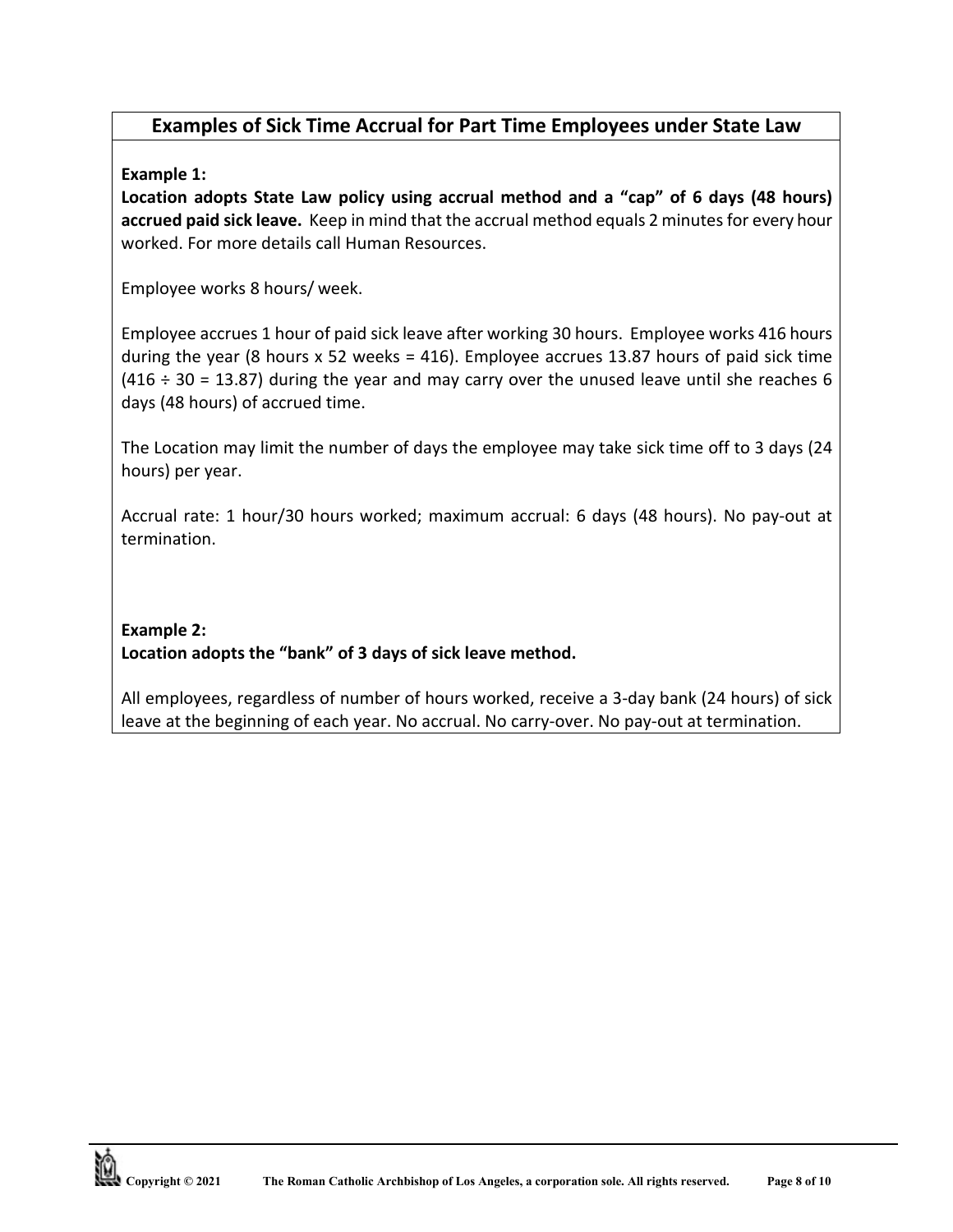### **Joint Employees**

If one or more locations share an employee ("joint employee"), contact Human Resources for guidance on how to manage sick leave for the employee.

#### **Use of Paid Sick Leave**

Employees may use paid sick leave as follows:

- For the diagnosis, care, or treatment of an existing health condition of, or preventive care for, the employee or the employee's
	- o Child, stepchild, legal ward, or a child to whom the employee stands in loco parentis regardless of age or dependency status
	- $\circ$  Biological, adoptive, or foster parent, stepparent, or legal guardian of an employee or the employee's spouse or registered domestic partner, or a person who stood in loco parentis when the employee was a minor child
	- o Spouse or registered domestic partner
	- o Grandparent, grandchild
	- o Sibling.
- To address matters that arise when the employee is the victim of domestic violence, sexual assault, or stalking (see<http://handbook.la-archdiocese.org/chapter-5/section-5-> 8/topic-5-8-4).

If the need for paid sick leave is foreseeable, the employee shall provide reasonable advance notification. If the need for paid sick leave is unforeseeable, the employee shall provide notice of the need for the leave as soon as practicable.

Locations shall provide payment for sick leave taken by an employee no later than the payday for the next regular payroll period after the sick leave wastaken.

### **Written Notice of Sick Leave Availability**

Locations must provide an employee written notice that outlines the amount of paid sick leave available to the employee, or the paid time off leave the location provides in lieu of sick leave, on either the employee's itemized wage statement (paycheck stub) or in a separate notice given to the employee on the designated pay date with the employee's payment of wages.

### **Reinstatement of Accrued Sick Leave After Rehire**

If an employee leaves and is rehired by the location within one year from the date of separation, previously accrued and unused paid sick days shall be reinstated. The employee shall be entitled to use those previously accrued and unused paid sick days and to accrue additional paid sick days upon rehiring.